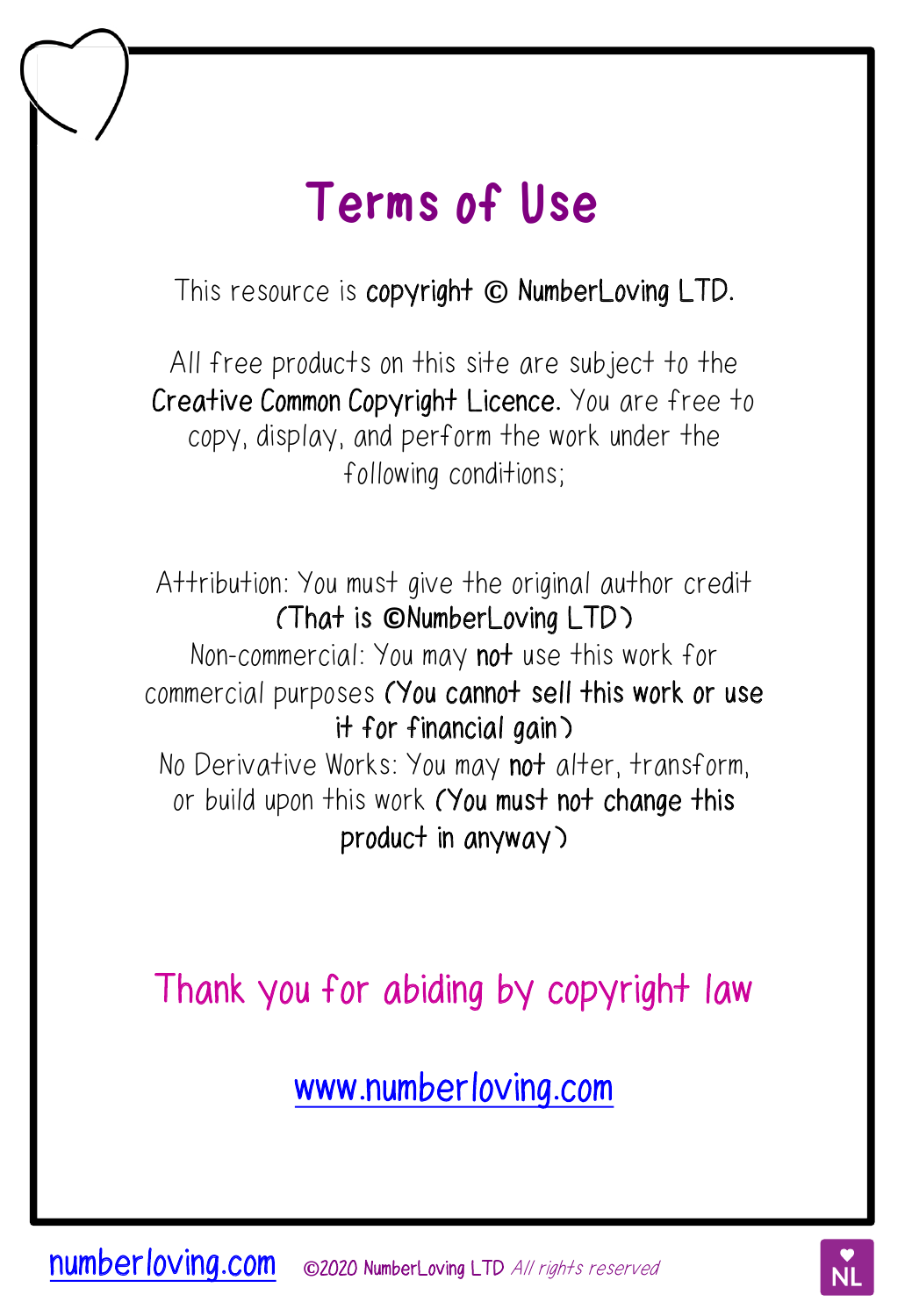## **Enjoyed this resource?**

You might also be interested our Treasure Hunt Bundle, click on the photo below.





- Eleven Treasure Hunts and counting
- Differentiated 2/3 levels of difficulty
- Instructions and solutions provided
- Multiple ways to use
	- $\bullet$ Classroom activity
	- Individual loop cards
	- Question cards

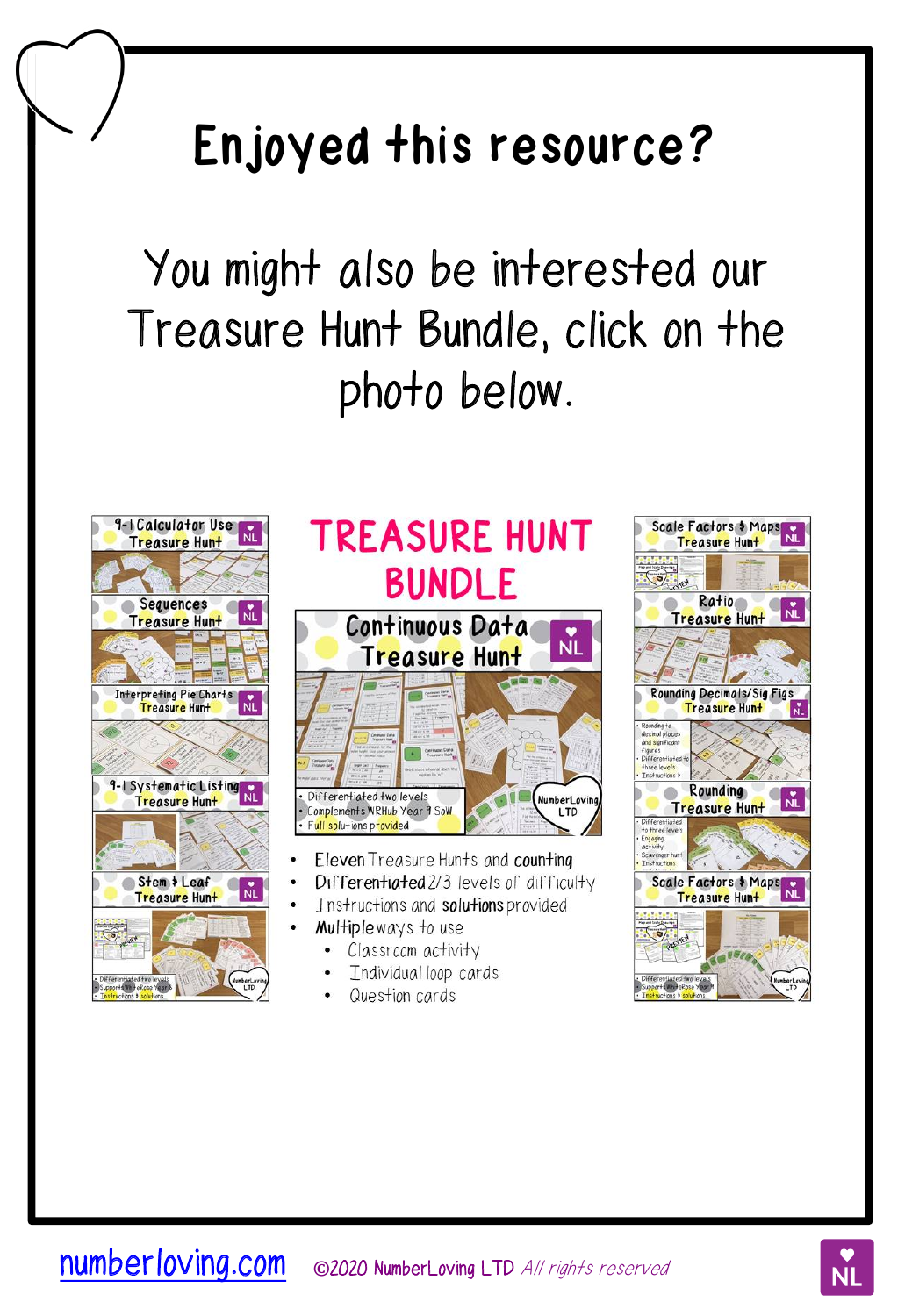Question: Are you wearing black shoes?

|       | Tally | Frequency |
|-------|-------|-----------|
| Yes   |       |           |
| No    |       |           |
| Total |       |           |

Question: How many siblings do you have?

|                    | Tally | Frequency |
|--------------------|-------|-----------|
| 0                  |       |           |
|                    |       |           |
| $\mathbf{2}$       |       |           |
| $\overline{3}$     |       |           |
| 4                  |       |           |
| Other              |       |           |
| $\overline{Total}$ |       |           |
|                    |       |           |

Question: How did you get to school today?

|             | Tally | Frequency |
|-------------|-------|-----------|
| Walk        |       |           |
| Car         |       |           |
| <b>Bus</b>  |       |           |
| <b>Bike</b> |       |           |
| O+her       |       |           |
| Total       |       |           |



 $\overset{\bullet}{NL}$ 

Question: Do you like chocolate?

|       | Tally | Frequency |
|-------|-------|-----------|
| Yes   |       |           |
| No    |       |           |
| Total |       |           |



Question: Do you have an English lesson today?

|       | Tally | Frequency |
|-------|-------|-----------|
| Yes   |       |           |
| No    |       |           |
| Total |       |           |

Question: Can you remember Pythagoras' Theorem?

|       | Tally | Frequency |
|-------|-------|-----------|
| Yes   |       |           |
| No    |       |           |
| Total |       |           |





Νl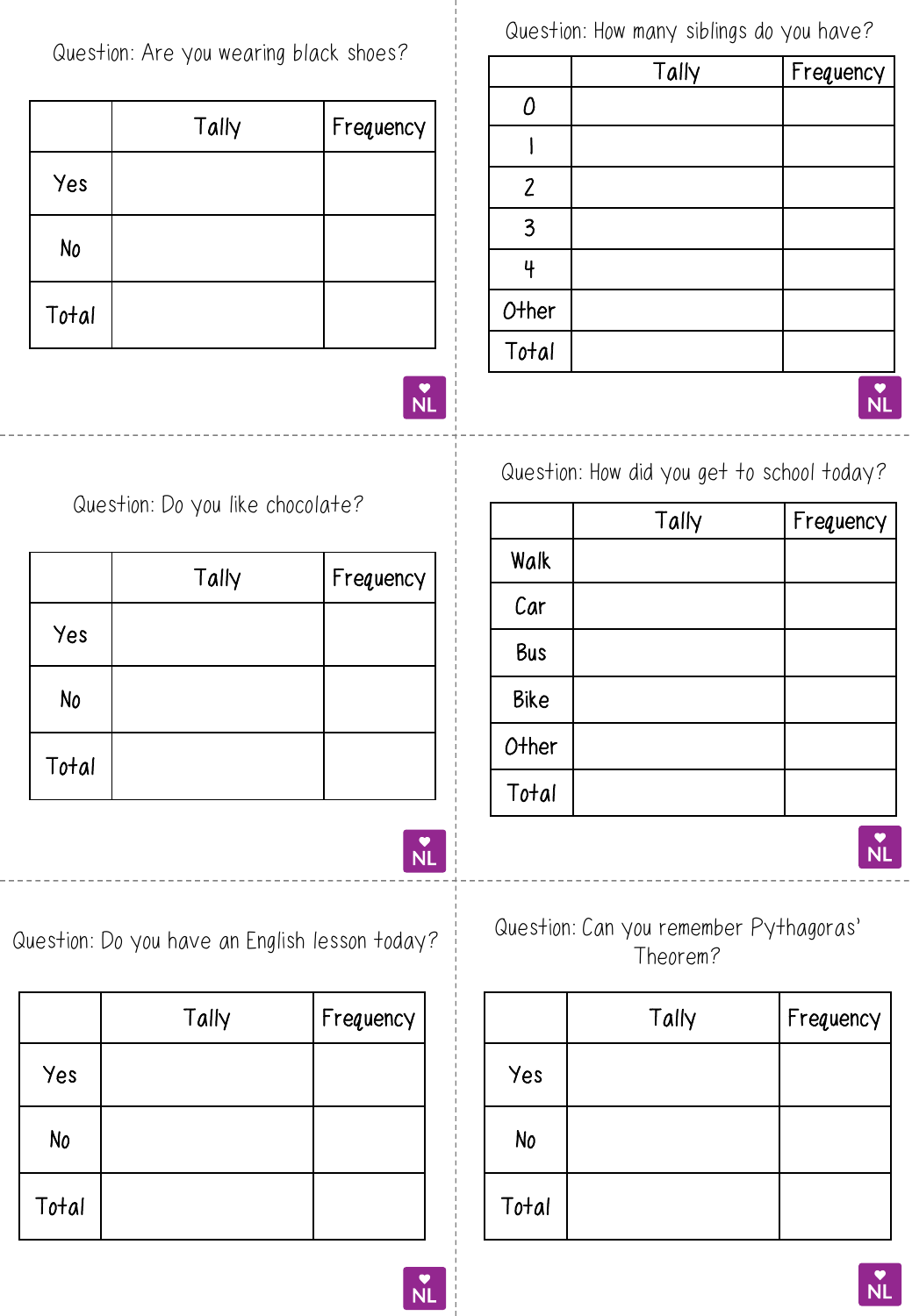Question: Do you plan to go to Sixth Form?

|       | Tally | Frequency |
|-------|-------|-----------|
| Yes   |       |           |
| No    |       |           |
| Total |       |           |



Question: How many hours per day do you spend on your phone?

|                            | Tally | Frequency |  |
|----------------------------|-------|-----------|--|
| $0 < h \leq 2$             |       |           |  |
| $2$ <h<math>\leq3</h<math> |       |           |  |
| $3$ <h<math>\leq4</h<math> |       |           |  |
| >4                         |       |           |  |
| Total                      |       |           |  |
|                            |       |           |  |

Question: Do you eat five pieces of fruit or veg a day?

|       | Tally | Frequency |
|-------|-------|-----------|
| Yes   |       |           |
| No    |       |           |
| Total |       |           |

Question: What is your favourite colour?

|             | Tally | Frequency |
|-------------|-------|-----------|
| <b>Blue</b> |       |           |
| Red         |       |           |
| Yellow      |       |           |
| Green       |       |           |
| Purple      |       |           |
| Other       |       |           |
| Total       |       |           |
|             |       |           |

Question: How many TV's do you have?

|                | Tally | Frequency |
|----------------|-------|-----------|
| 0              |       |           |
|                |       |           |
| $\overline{2}$ |       |           |
| $\overline{3}$ |       |           |
| >3             |       |           |
| Total          |       |           |

Question: Do you know your target grade?

|       | Tally | Frequency |
|-------|-------|-----------|
| Yes   |       |           |
| No    |       |           |
| Total |       |           |



**NL**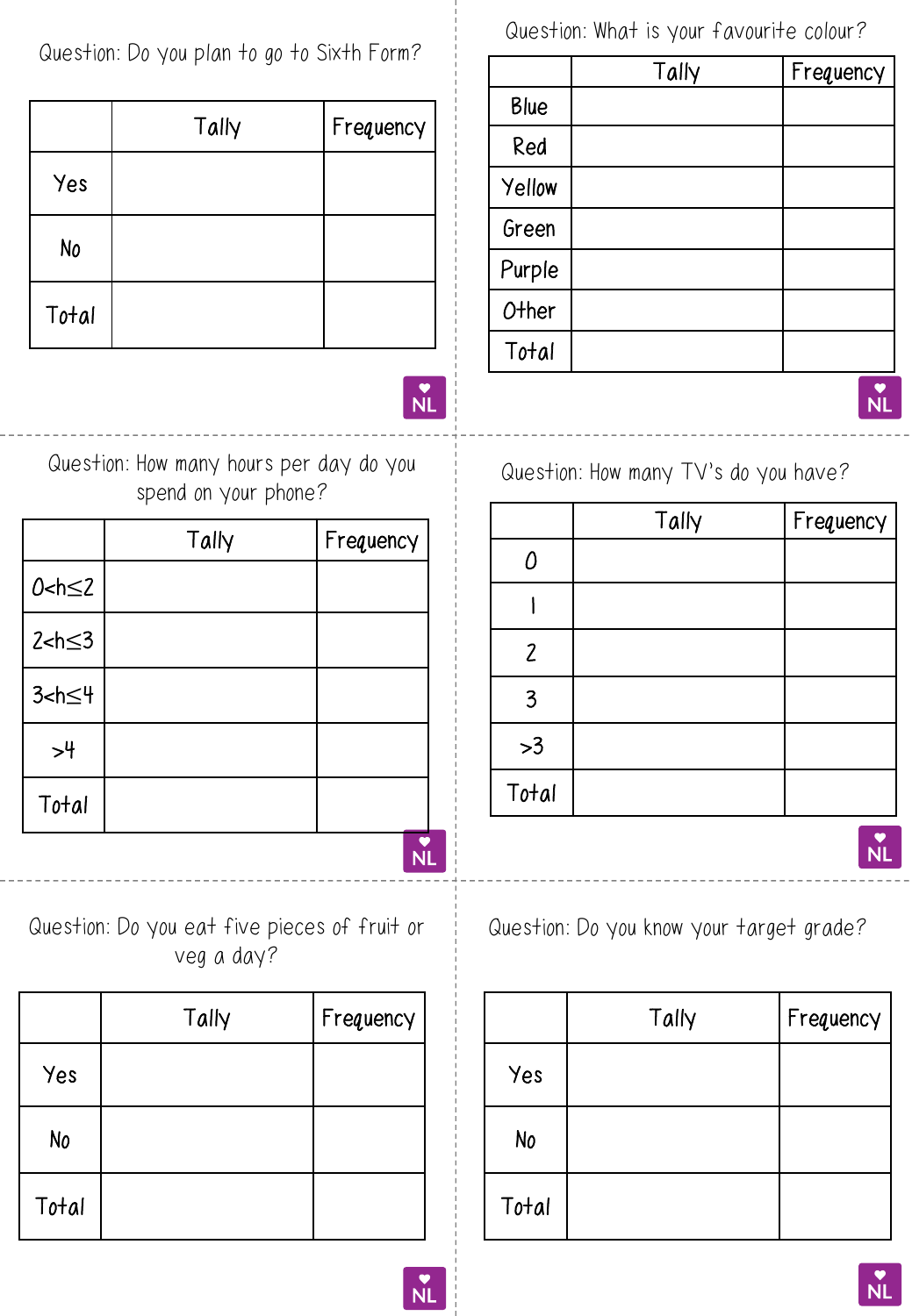Question: Do you have any pets?

|       | Tally | Frequency |
|-------|-------|-----------|
| Yes   |       |           |
| No    |       |           |
| Total |       |           |

 $\overset{\bullet}{NL}$ 

Question: How long is your hand span? Measure it!

|                                              | Tally | Frequency |
|----------------------------------------------|-------|-----------|
| O <cm≤8 < td=""><td></td><td></td></cm≤8 <>  |       |           |
| $8$ <h <math="">\leq 10</h>                  |       |           |
| 10 <h≤13 < td=""><td></td><td></td></h≤13 <> |       |           |
| > 13                                         |       |           |
| Total                                        |       |           |
|                                              |       |           |

Question: Do you know the value of  $6^0$ ?

|       | Tally | Frequency |
|-------|-------|-----------|
| Yes   |       |           |
| No    |       |           |
| Total |       |           |

Question: How many cars in your household?

|               | Tally | Frequency |
|---------------|-------|-----------|
| $\theta$      |       |           |
|               |       |           |
| $\mathbf{2}$  |       |           |
| 3             |       |           |
| 4             |       |           |
|               |       |           |
| $OtherTo tal$ |       |           |
|               |       |           |

Question: How many pets do you have?

|                          | Tally | Frequency |
|--------------------------|-------|-----------|
| 0                        |       |           |
|                          |       |           |
| $\overline{\mathcal{L}}$ |       |           |
| $\overline{3}$           |       |           |
| >3                       |       |           |
| Total                    |       |           |

Question: Am  $I$  taller than you?

|       | Tally | Frequency |
|-------|-------|-----------|
| Yes   |       |           |
| No    |       |           |
| Total |       |           |



**NL**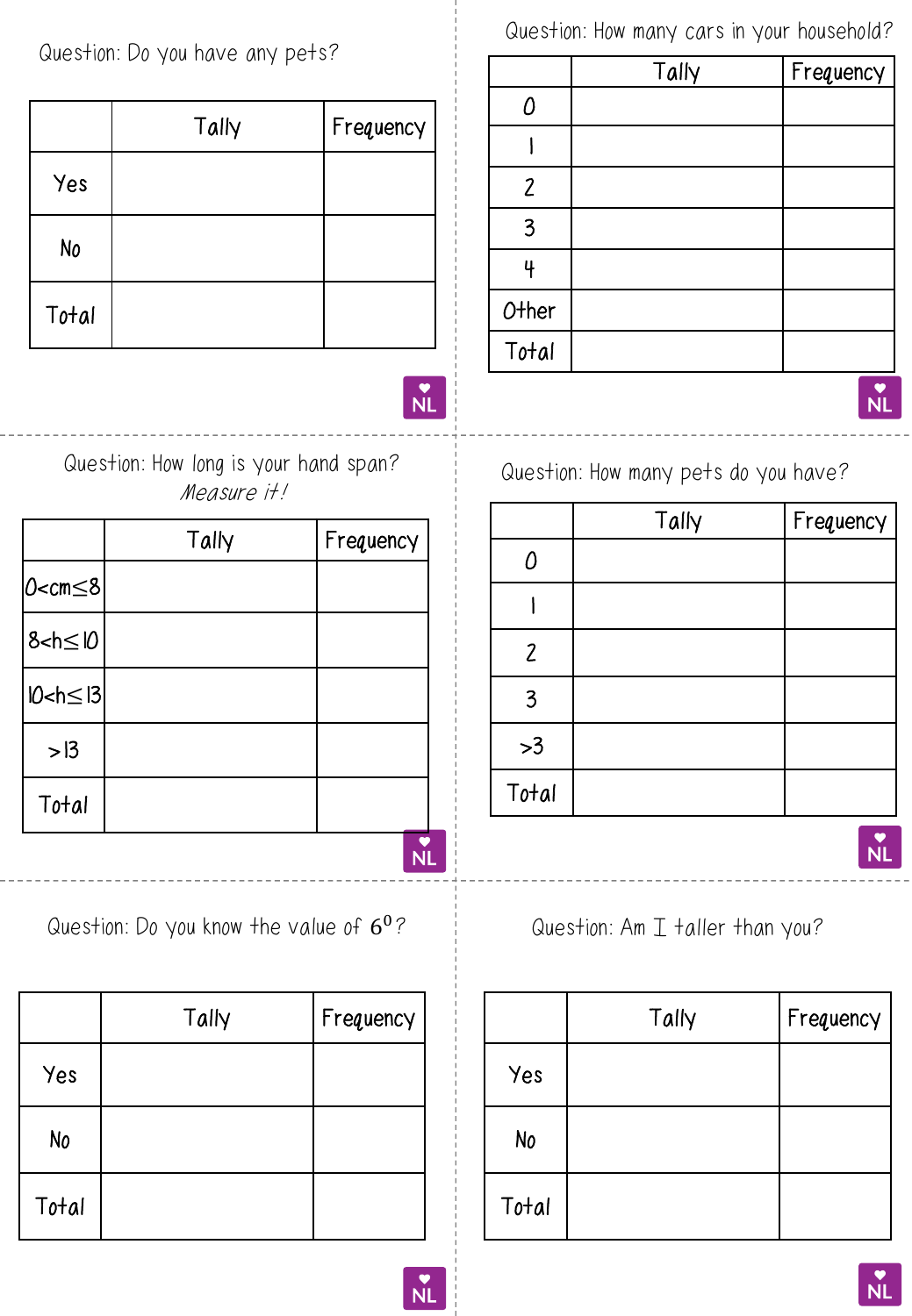## **Blank Tallys**

Add your own questions or ask pupils to create questions to suit the tally chart outcomes.

**[numberloving.com](http://www.numberloving.com/)** ©2020 NumberLoving LTD All rights reserved